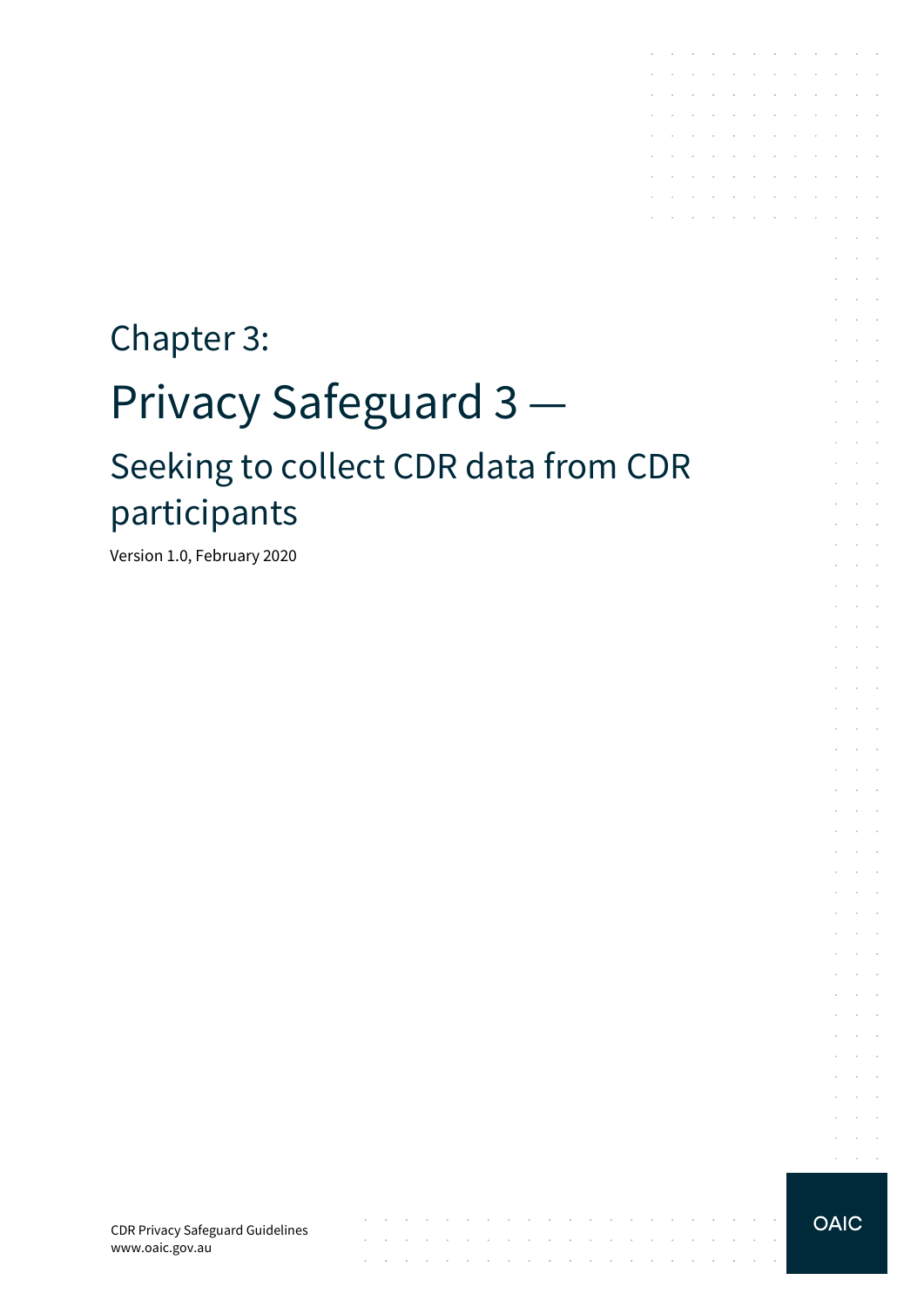### **Contents**

| <b>Key points</b>                                           | 3  |
|-------------------------------------------------------------|----|
| <b>What does Privacy Safeguard 3 say?</b>                   | 3  |
| Why is it important?                                        | 4  |
| Who does Privacy Safeguard 3 apply to?                      | 4  |
| How does Privacy Safeguard 3 interact with the Privacy Act? | 4  |
| What is meant by 'seeking to collect' CDR data?             | 5  |
| When can an accredited person seek to collect CDR data?     | 5  |
| What is a 'valid request?'                                  | 5  |
| Process for asking for consent                              | 6  |
| Consumer data request                                       | 6  |
| Data minimisation principle                                 | 7  |
| Interaction with other privacy safeguards                   | 10 |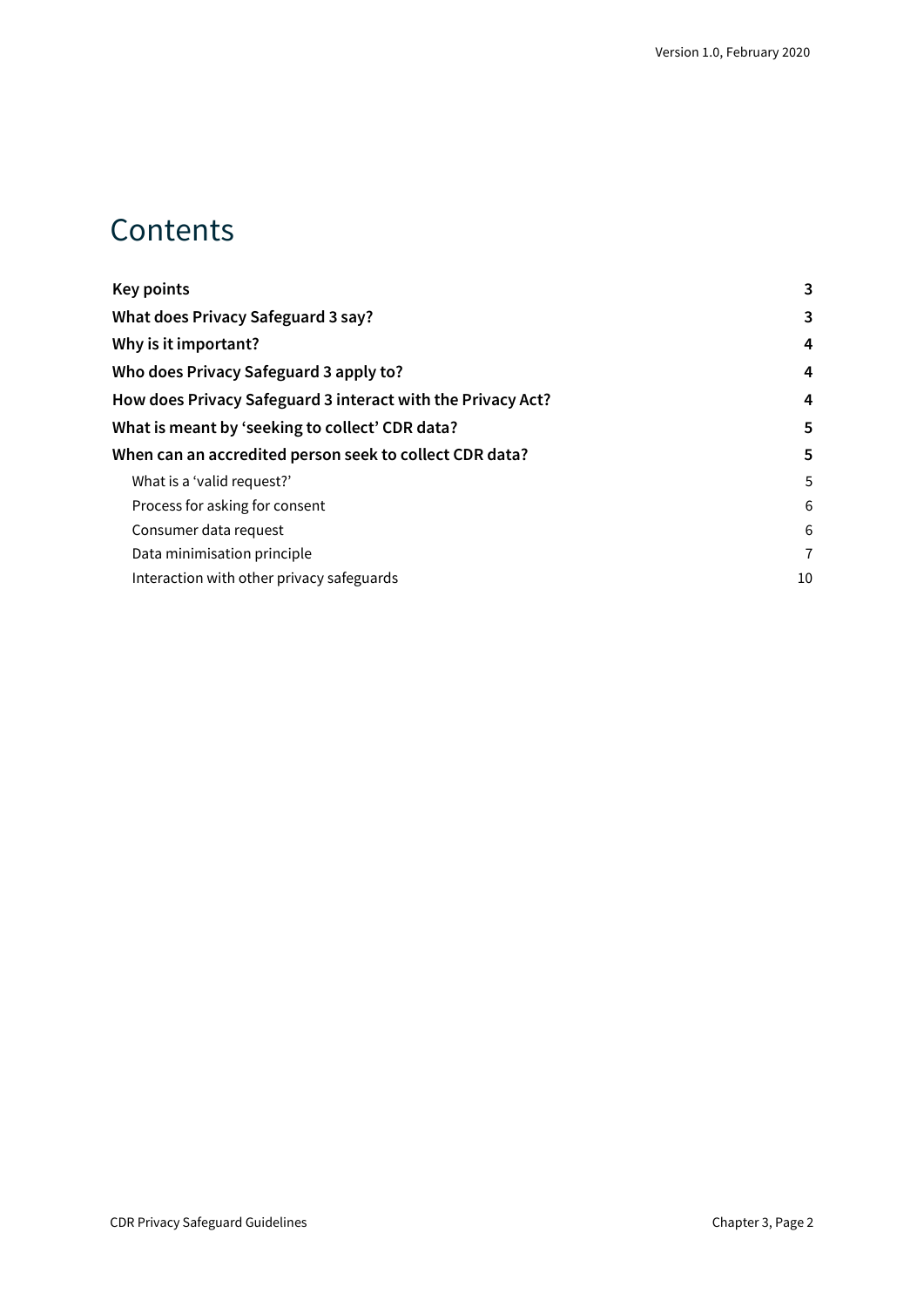### <span id="page-2-0"></span>**Key points**

- Privacy Safeguard 3 prohibits an accredited person from attempting to collect data under the consumer data right (CDR) regime unless it is in response to a 'valid request' from the consumer.
- The consumer data rules (CDR Rules) set out what constitutes a valid request, including requirements and processes for seeking the consumer's consent.
- The accredited person must also comply with all other requirements in the CDR Rules for collection of CDR data. This includes the 'data minimisation principle', which requires that an accredited person must not seek to collect data beyond what is reasonably needed to provide the good or service to which a consumer has consented, or that relates to a longer time period than is reasonably needed.

### <span id="page-2-1"></span>**What does Privacy Safeguard 3 say?**

- An accredited person must not seek to collect CDR data from a CDR participant (i.e. a data  $3.1$ holder or an accredited data recipient) unless: $<sup>1</sup>$  $<sup>1</sup>$  $<sup>1</sup>$ </sup>
	- the consumer has requested the accredited person's good or service and provided a valid request under the CDR Rules, and
	- the accredited person complies with all other requirements in the CDR Rules for the collection of CDR data from the CDR participant.<sup>[2](#page-2-3)</sup>
- $3.2$ Under the CDR Rules:
	- the valid request must meet specific requirements, including compliance with the CDR Rules regarding consent, [3](#page-2-4) and
	- accredited persons must have regard to the data minimisation principle, $4$  which limits the scope of a consumer data request that an accredited person may make on behalf of a consumer.
- $3.3$ The requirement in Privacy Safeguard 3 applies where an accredited person seeks to collect CDR data directly from a CDR participant, or via a designated gateway.[5](#page-2-6)

**Note:** *An accredited person can currently collect CDR data only from a data holder. An accredited person is not currently authorised under the CDR Rules to collect CDR data from an accredited data recipient.*

<span id="page-2-2"></span> $1$  Note: The privacy safeguards only apply to CDR data for which there are one or more CDR consumers (section 56EB(1) of the Competition and Consumer Act). This means that Privacy Safeguard 3 does not prevent an accredited person from seeking to collect CDR data for which there is no CDR consumer from a CDR participant.

CDR data will be CDR data for which there is no consumer in circumstances including where the person is not identifiable or 'reasonably identifiable' from the CDR data or other information held by the entity where the CDR data does not 'relate to' the person [\(see Chapter B \(Key Concepts\)\)](https://www.oaic.gov.au/consumer-data-right/cdr-privacy-safeguard-guidelines/chapter-b-key-concepts).

<span id="page-2-3"></span><sup>2</sup> Section 56EF of the Competition and Consumer Act.

<span id="page-2-4"></span><sup>&</sup>lt;sup>3</sup> CDR Rule 4.3.

<span id="page-2-5"></span><sup>4</sup> CDR Rule 4.12(2).

<span id="page-2-6"></span><sup>5</sup> Section 56EF(2) of the Competition and Consumer Act.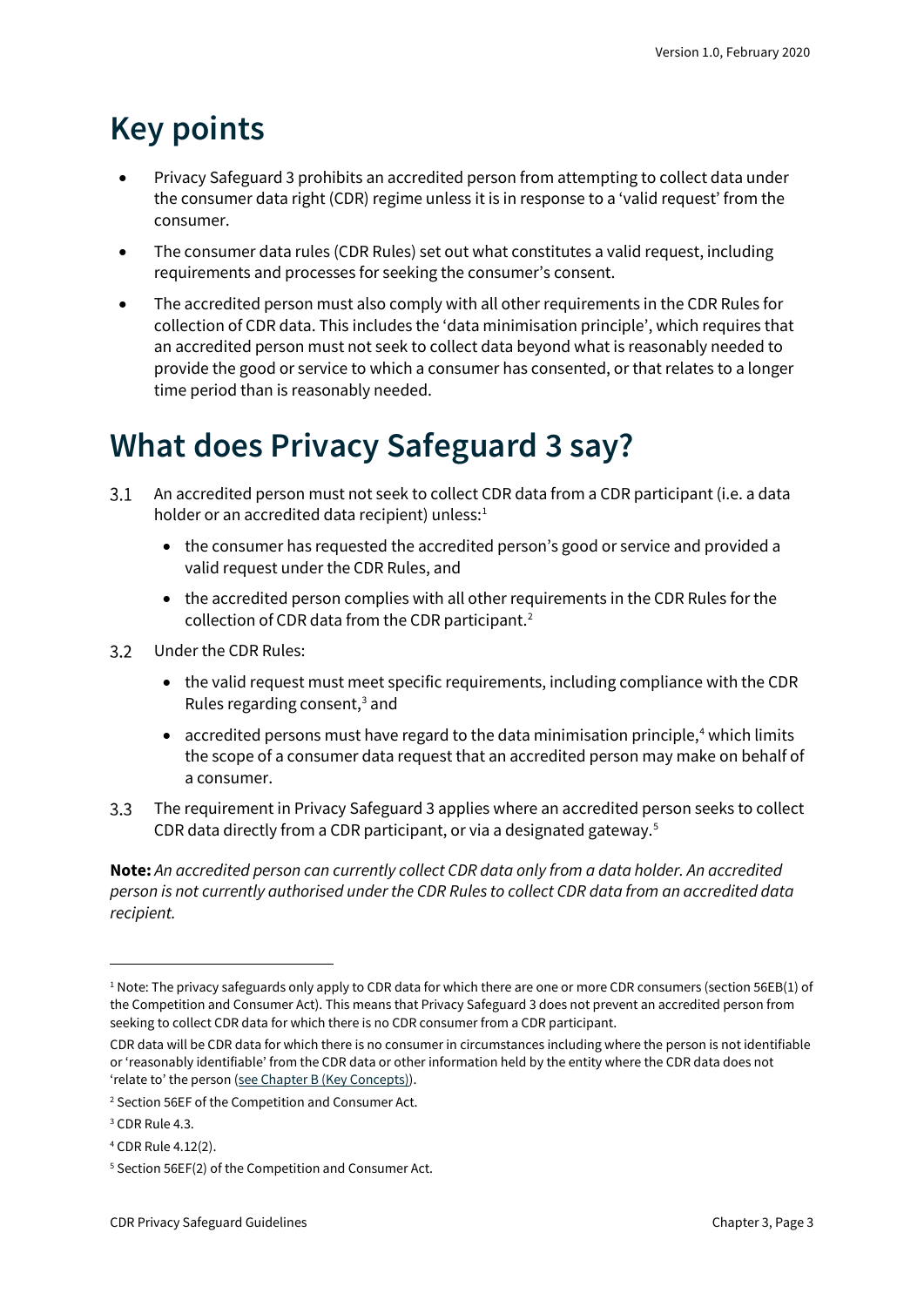### <span id="page-3-0"></span>**Why is it important?**

- The CDR regime is driven by consumers. Consumer consent for the collection of their CDR  $3.4$ data is at the heart of the CDR regime.
- $3.5$ By adhering to Privacy Safeguard 3, an accredited person will ensure consumers have control over what CDR data is collected, and for what purposes and time-period. This will assist in enhancing consumer trust, as well as minimise the possibility of over-collection.

## <span id="page-3-1"></span>**Who does Privacy Safeguard 3 apply to?**

- Privacy Safeguard 3 applies to accredited persons.  $3.6$
- $3.7$ Privacy Safeguard 3 does not apply to data holders and designated gateways. These entities must continue to ensure that they are adhering to their obligations under the *Privacy Act 1988* (the Privacy Act) and the Australian Privacy Principles (APPs), including APP 3 and APP 5, when collecting personal information.

### <span id="page-3-2"></span>**How does Privacy Safeguard 3 interact with the Privacy Act?**

- $3.8$ It is important to understand how Privacy Safeguard 3 interacts with the Privacy Act and the  $APP<sub>s</sub>$ <sup>[6](#page-3-3)</sup>
- 3.9 APP 3 outlines when an entity may collect solicited personal information (See Chapter 3: APP 3 – [Collection of solicited personal information](https://www.oaic.gov.au/privacy/australian-privacy-principles-guidelines/chapter-3-app-3-collection-of-solicited-personal-information/) of the APP Guidelines).

| <b>CDR</b> entity                                | Privacy protections that apply in the CDR context                                                       |  |
|--------------------------------------------------|---------------------------------------------------------------------------------------------------------|--|
| Accredited person /<br>accredited data recipient | <b>Privacy Safeguard 3 and APP 3</b>                                                                    |  |
|                                                  | Privacy Safeguard 3 applies to accredited persons from the point<br>when they seek to collect CDR data. |  |
|                                                  | APP 3 will continue to apply to personal information collected that is<br>not CDR data. <sup>7</sup>    |  |
| Designated gateway                               | APP <sub>3</sub>                                                                                        |  |
|                                                  | Privacy Safeguard 3 does not apply to a designated gateway.                                             |  |
| Data holder                                      | APP <sub>3</sub>                                                                                        |  |
|                                                  | Privacy Safeguard 3 does not apply to a data holder.                                                    |  |

<span id="page-3-3"></span><sup>6</sup> The Privacy Act includes 13 APPs that regulate the handling of personal information by certain organisations and Australian Government agencies (APP entities). See als[o Chapter B: Key concepts of the APP Guidelines.](https://www.oaic.gov.au/privacy/australian-privacy-principles-guidelines/chapter-b-key-concepts/)

<span id="page-3-4"></span><sup>7</sup> All accredited persons are subject to the Privacy Act and the APPs in relation to information that is personal information but is not CDR data. See s 6E(1D) of the Privacy Act.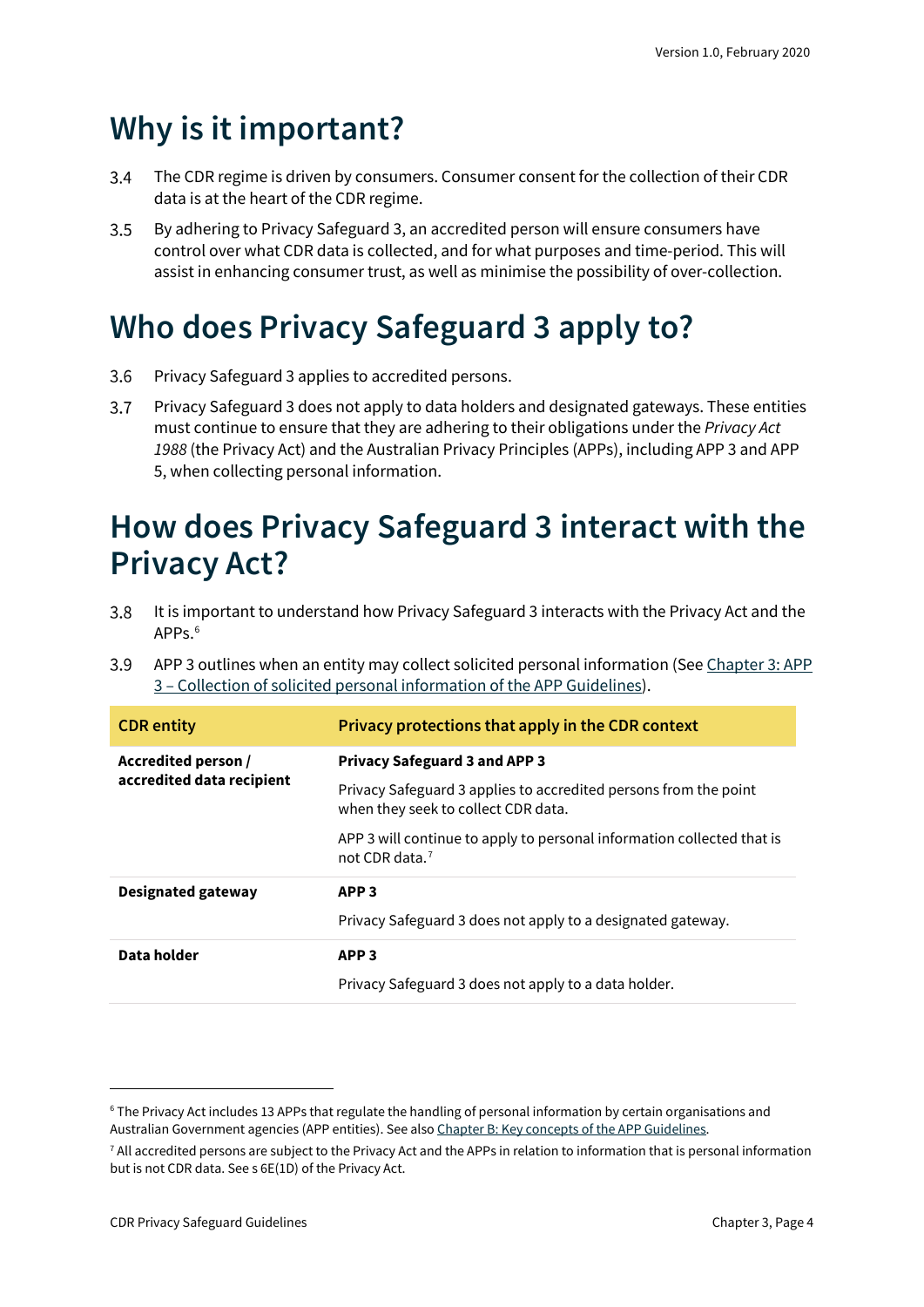### <span id="page-4-0"></span>**What is meant by 'seeking to collect' CDR data?**

- Privacy Safeguard 3 applies when an accredited person 'seeks to collect CDR data' (before the CDR data is actually collected).
- 'Seeking to collect' CDR data refers to any act of soliciting CDR data, which means explicitly requesting another entity to provide CDR data, or taking active steps to collect CDR data.
- The main way in which an accredited person will 'seek to collect' CDR data under the CDR Rules is by making a 'consumer data request' to a data holder on behalf of the consumer. Consumer data requests are explained at paragraphs 3.22–3.26. The point at which an accredited person makes a consumer data request is demonstrated by the flow chart on page 9 of this chapter.
- 3.13 The term 'collect' is discussed in detail in [Chapter B \(Key concepts\).](https://www.oaic.gov.au/consumer-data-right/cdr-privacy-safeguard-guidelines/chapter-b-key-concepts) An accredited person 'collects' information if they collect the information for inclusion in a 'record' or a 'generally available publication'.<sup>[8](#page-4-3)</sup> 'Record'<sup>[9](#page-4-4)</sup> and 'generally available publication'<sup>[10](#page-4-5)</sup> have the same meaning as within the Privacy Act.

### <span id="page-4-1"></span>**When can an accredited person seek to collect CDR data?**

- An accredited person must not seek to collect CDR data from a CDR participant unless it is in response to a valid request from a consumer and the accredited person complies with all other requirements in the CDR Rules for the collection of CDR data.
- An accredited person is currently only authorised to seek to collect CDR data from a data holder.

#### <span id="page-4-2"></span>**What is a 'valid request?'**

- Under CDR Rule 4.3, a consumer gives an accredited person a 'valid' request to seek to collect their CDR data from a data holder if:
	- the request is for the accredited person to provide goods or services
	- $\bullet$  the accredited person needs the consumer's CDR data<sup>11</sup> to provide the requested goods or services
	- the accredited person asks for the consumer's consent to the collection of their CDR data, in accordance with Subdivision 4.3.2 of the CDR Rules (see paragraphs 3.18–3.21 for further information), and

<span id="page-4-3"></span><sup>&</sup>lt;sup>8</sup> Section 4(1) of the Competition and Consumer Act.

<span id="page-4-4"></span><sup>9</sup> Section 6(1) of the Privacy Act: 'record' includes a document or an electronic (or other) device. Some items are excluded from the definition, such as anything kept in a library, art gallery or museum for the purposes of reference, study or exhibition, and Commonwealth records in the open access period.

<span id="page-4-5"></span> $10$  Section 6(1) of the Privacy Act: 'generally available publication' means a 'magazine, book, article, newspaper or other publication that is, or will be, generally available to members of the public', regardless of the form in which it is published and whether it is available on payment of a fee.

<span id="page-4-6"></span> $11$  Note that the data may be required consumer data or voluntary consumer data for these purposes.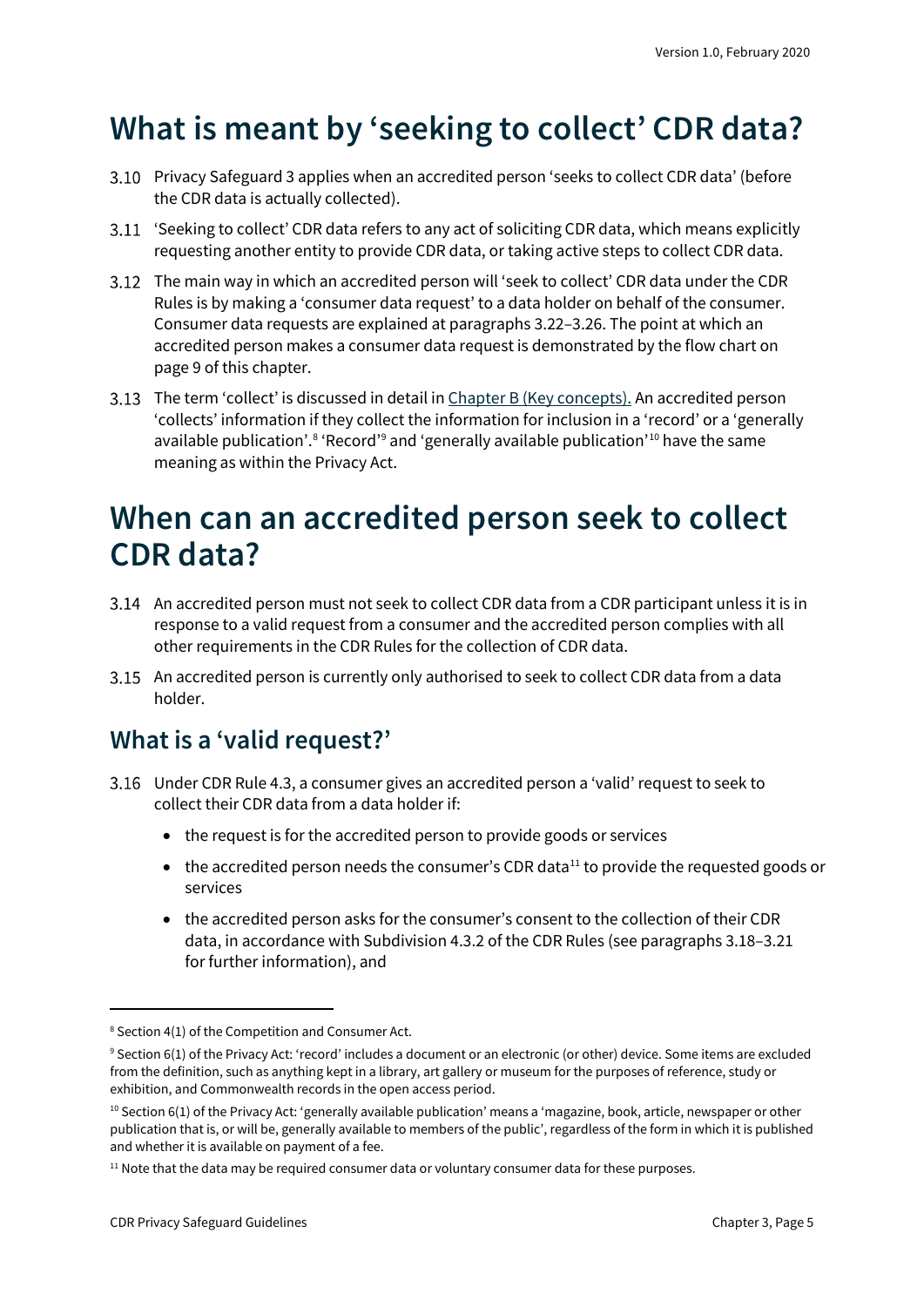- the consumer expressly consents to this collection of their CDR data.
- Entities should also be mindful that the Competition and Consumer Act prohibits persons from engaging in conduct that misleads or deceives another person into believing that the person is a consumer for CDR data, is making a valid request or has satisfied other criteria for the disclosure of CDR data. [12](#page-5-2)

#### <span id="page-5-0"></span>**Process for asking for consent**

- Subdivision 4.3.2 of the CDR Rules outlines the requirements for consent for the purposes of making a valid request for collection of CDR data.
- Specifically, the CDR Rules provide the following processes and requirements must be met to ensure that consent is voluntary, express, informed, specific as to purpose, time limited, and easily withdrawn:
	- **Processes for asking for consent** (CDR Rule 4.10): to ensure that the consent is as easy to understand as practicable.
	- **Requirements when asking for consent** (CDR Rules 4.11, 4.16 and 4.17): including to allow the consumer to select or specify the types of data to which they provide consent and provide express consent for the accredited person to collect the selected data. Additional requirements apply where the accredited person is seeking consent to deidentify CDR data (CDR Rule 4.15).
	- **Restrictions on seeking consent** (CDR Rule 4.12): including that an accredited person cannot seek to collect or use CDR data for a period exceeding 12 months.
	- Obligations about **managing the withdrawal of consent**(CDR Rule 4.13): including that a consumer may withdraw the consent at any time by communicating it in writing to the accredited person or by using the consumer dashboard.
	- Time of **expiry of consent** (CDR Rule 4.14): consent generally expires upon withdrawal of consent or at the end of the specified period in which the consumer gave consent for the accredited person to collect the CDR data (which cannot be longer than 12 months).
- The accredited person is also required to have regard to the Consumer Experience Guidelines<sup>[13](#page-5-3)</sup> when asking a consumer to give consent.
- These specific requirements and processes for the above CDR Rule requirements are explained i[n Chapter C \(Consent\).](https://www.oaic.gov.au/consumer-data-right/cdr-privacy-safeguard-guidelines/chapter-c-consent-the-basis-for-collecting-and-using-cdr-data)

#### <span id="page-5-1"></span>**Consumer data request**

If a consumer has given an accredited person a valid request (see paragraph 3.16 above), and the consumer's consent for the accredited person to collect and use their CDR data is current,<sup>[14](#page-5-4)</sup> the accredited person may request the relevant data holder to disclose some or all of the CDR data that:

<span id="page-5-2"></span><sup>&</sup>lt;sup>12</sup> Sections 56BN and 56BO of the Competition and Consumer Act.

<span id="page-5-3"></span> $13$  CDR Rule 4.10(a)(ii). The Consumer Experience Guidelines provide best practice interpretations of the CDR Rules relating to consent and are discusse[d in Chapter B \(Key concepts\).](https://www.oaic.gov.au/consumer-data-right/cdr-privacy-safeguard-guidelines/chapter-b-key-concepts)

<span id="page-5-4"></span><sup>14</sup> 'Current consent' is discussed i[n Chapter B \(Key concepts\).](https://www.oaic.gov.au/consumer-data-right/cdr-privacy-safeguard-guidelines/chapter-b-key-concepts)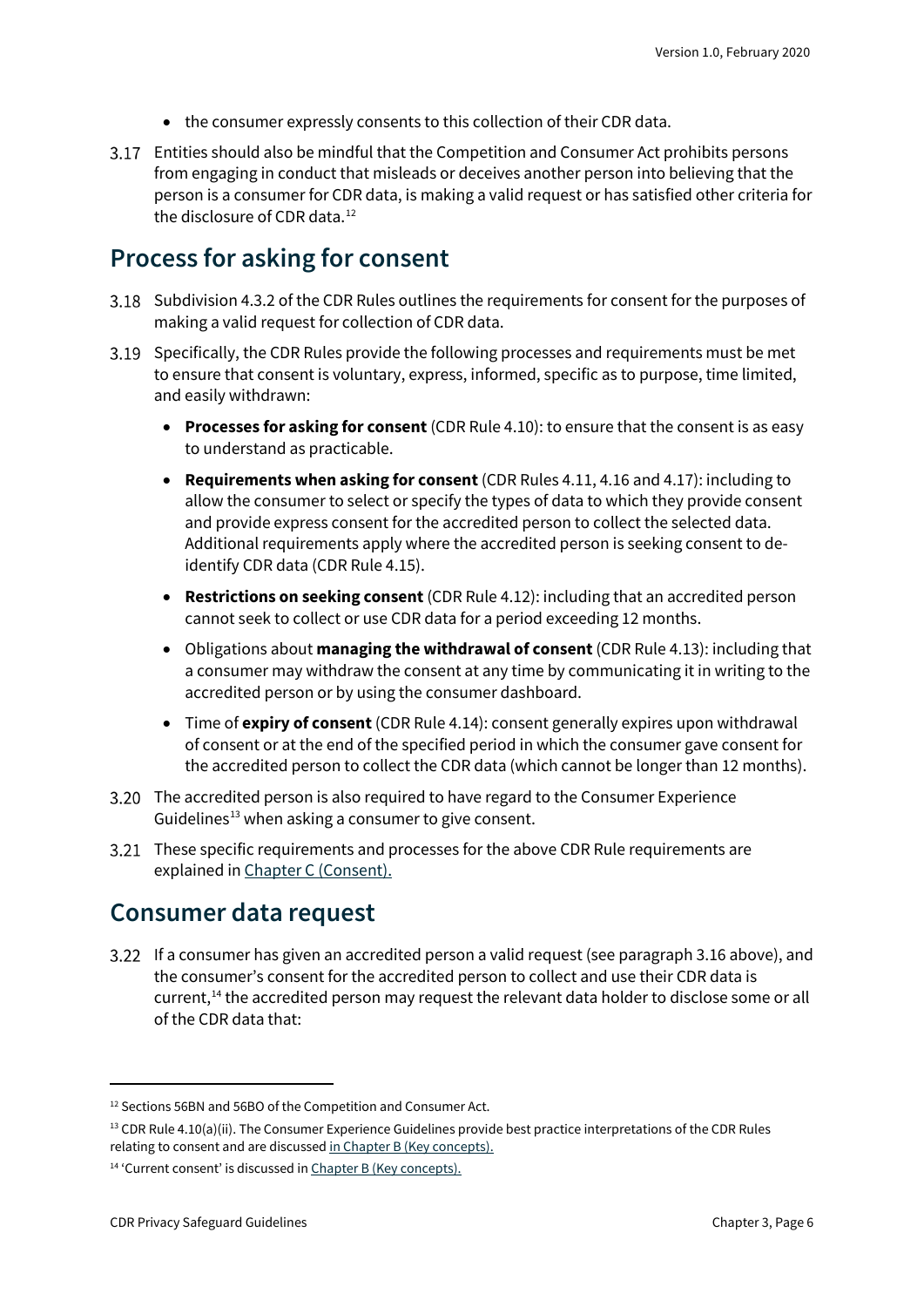- is the subject of the relevant consent to collect and use CDR data, and
- $\bullet$  it is able to collect and use in compliance with the data minimisation principle.<sup>[15](#page-6-1)</sup>
- In doing so, the accredited person makes a 'consumer data request' to a data holder on behalf of the consumer[.16](#page-6-2) The accredited person may make consumer data requests to more than one data holder where the relevant CDR data required to provide the requested goods or services is held by different data holders. The accredited person may also need to make repeated consumer data requests over a period of time in order to provide the requested goods or services.
- When the accredited person makes a consumer data request on behalf of a consumer, they must not seek to collect more CDR data than is reasonably needed, or that relates to a longer time period than reasonably needed, in order to provide the requested goods or services.<sup>[17](#page-6-3)</sup>
- The accredited person must make the consumer data request:
	- using the data holder's accredited person request service, and
	- $\bullet$  in accordance with the data standards.<sup>[18](#page-6-4)</sup>
- An accredited person complies with Privacy Safeguard 3 after giving a data holder a consumer data request in the manner set out above.<sup>[19](#page-6-5)</sup>

#### <span id="page-6-0"></span>**Data minimisation principle**

- Collection of CDR data is limited by the data minimisation principle, $^{20}$  $^{20}$  $^{20}$  which requires that an accredited person:
	- must not collect more data than is reasonably needed in order to provide the requested goods or services, and
	- may only use the collected data consistently with the consent provided, and only as reasonably needed in order to provide the requested goods or services.
- The data minimisation principle is relevant both when an accredited person seeks consent from the consumer to collect their CDR data, and then when the accredited person gives a data holder a consumer data request.
- The data minimisation principle is discussed further in [Chapter B \(Key concepts\).](https://www.oaic.gov.au/consumer-data-right/cdr-privacy-safeguard-guidelines/chapter-b-key-concepts)

<span id="page-6-1"></span><sup>&</sup>lt;sup>15</sup> CDR Rule 4.4(1).

<span id="page-6-2"></span><sup>&</sup>lt;sup>16</sup> CDR Rule 4.4(2).

<span id="page-6-3"></span> $17$  CDR Rules 1.8(a) and 4.4(1)(d).

<span id="page-6-4"></span><sup>18</sup> CDR Rule 4.4(3).

<span id="page-6-5"></span><sup>&</sup>lt;sup>19</sup> The effect of CDR Rule 4.4(2) is that a request for CDR data from an accredited person on behalf of a consumer that does not comply with CDR Rule 4.4(1) is not a 'consumer data request'.

<span id="page-6-6"></span><sup>20</sup> CDR Rule 4.12(2).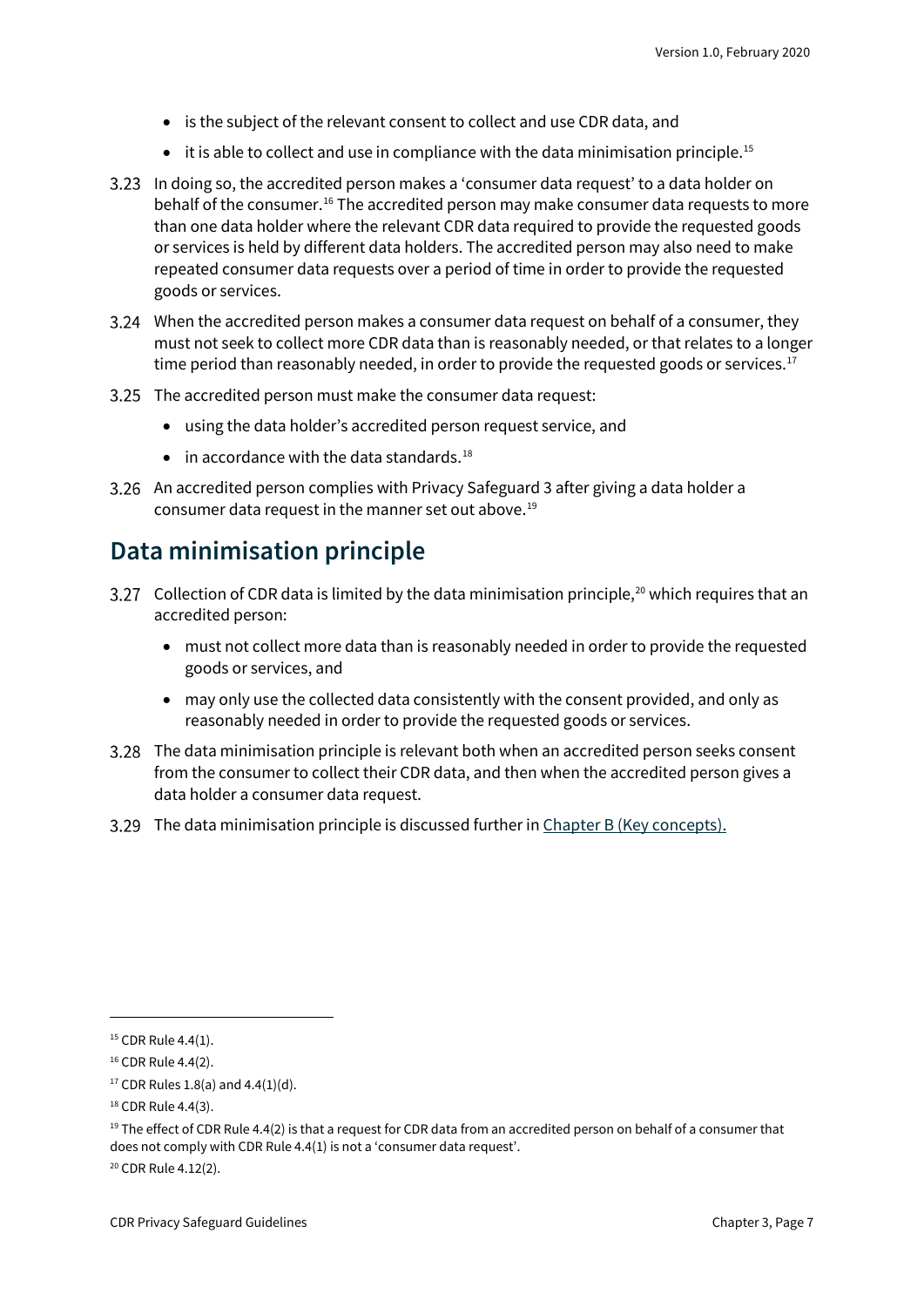#### **Example**

MiddleMan Ltd, an accredited person, makes a consumer data request on behalf of a consumer, Athena, to seek information about Athena's eligibility to open a bank account.

MiddleMan has asked Athena for her consent to collect information about her transaction history from the data holder (in addition to other data), when this information would not be required to determine her eligibility for the service.

MiddleMan will likely be in breach of Privacy Safeguard 3 as it has sought to collect CDR data beyond what is reasonably needed to provide the requested service (as required by the data minimisation principle) and therefore has sought to collect Athena's CDR data from a data holder otherwise than in accordance with the CDR Rules.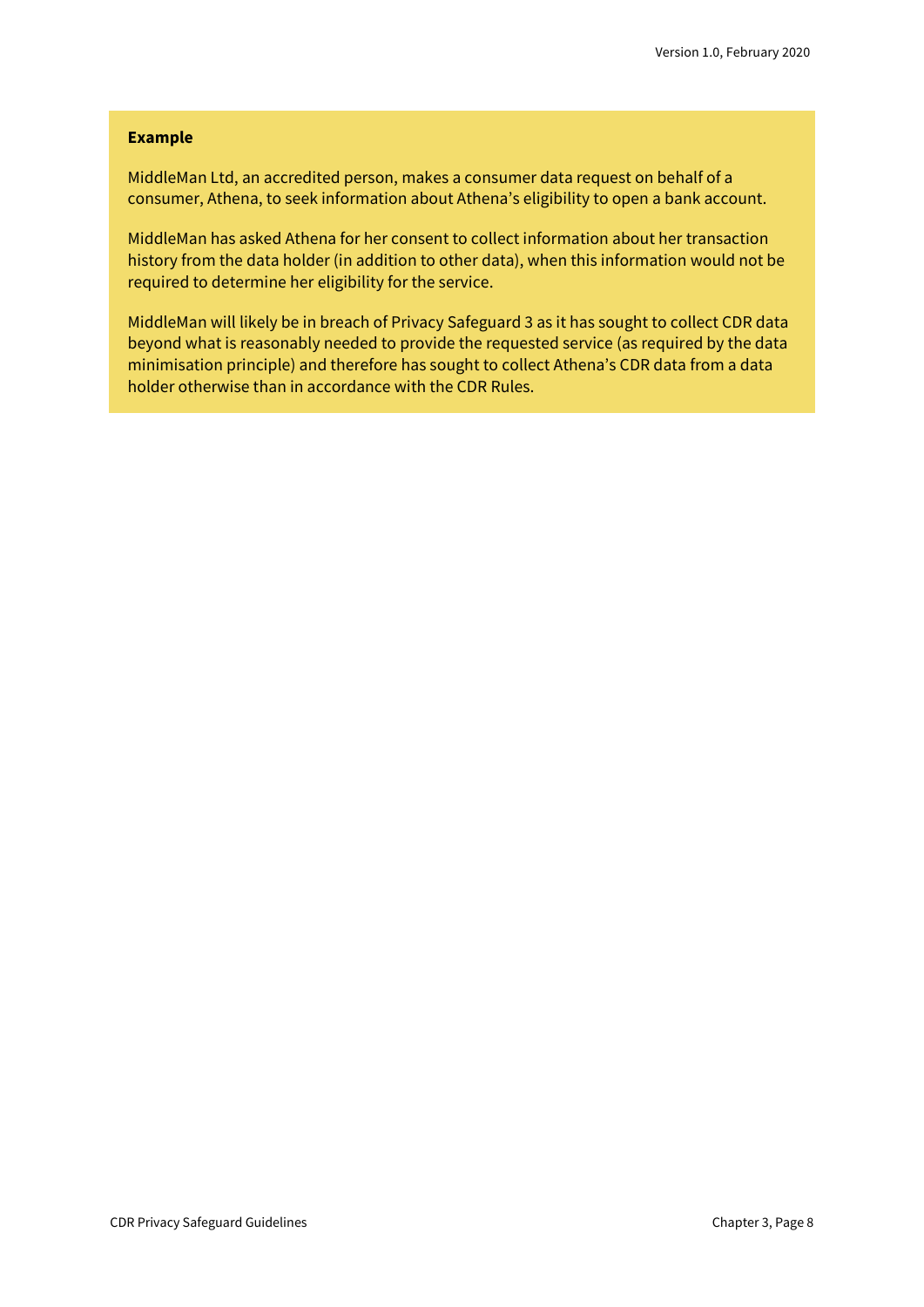